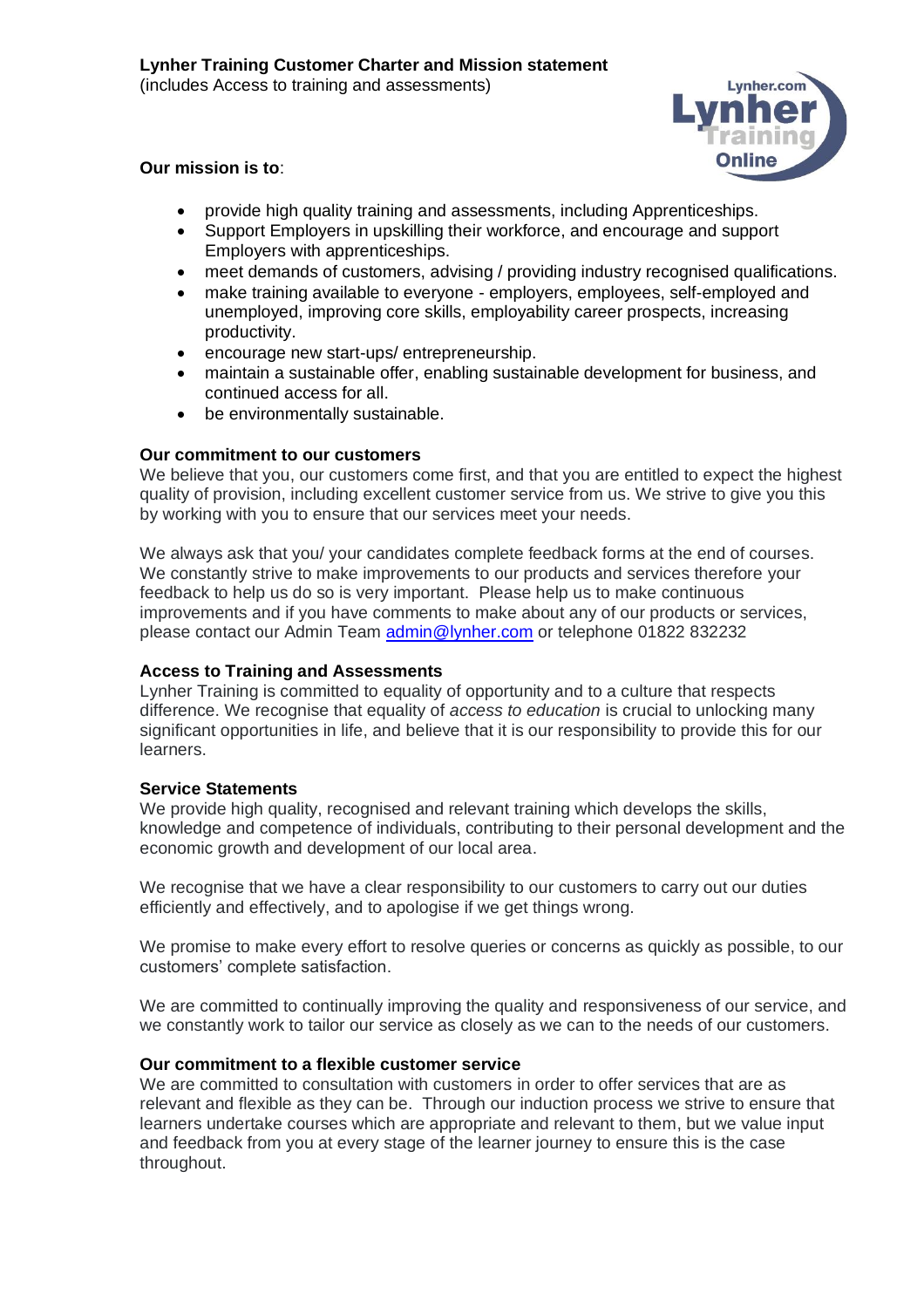# **Lynher Training Customer Charter and Mission statement**

(includes Access to training and assessments)

### **We are committed to being available to our customers**

Our Admin Team is available between 9am and 5pm on weekdays, with the exception of public holidays. Email: [admin@lynher.com](mailto:admin@lynher.com) or



telephone 01822 832232. Our main offices are also open during these times; we deal with personal callers promptly and courteously. Out of hours emails are monitored regularly by the directors, and if your enquiry is urgent (for example relating to a problem or issue for Monday morning) we will make every effort to get in touch. Apprentices and their Employers are supplied with contact numbers for key members of staff as applicable to ensure contact is always possible. This ensures smooth delivery and minimal unexpected problems.

### **We are committed to responding to enquiries promptly**

We respond to written correspondence – letters, faxes and e-mails within 5 working days, or within timescales previously agreed with the customer. Where a full response is not possible within 5 working days, we send an interim response within 5 working days and a fuller response within a further 10 days or within timescales previously agreed with the customer.

We handle telephone calls promptly and courteously. If the staff member you have called is unavailable, you will be invited to leave a message which will be responded to when the staff member returns to the office.

### **Certification**

We will aim to issue certificates to all learners/apprentices who have achieved a qualification or course as soon as the following requirements have been completed:

- We have received all required paperwork from the candidate
- The certificate has been issued by the awarding body
- We have received full payment for the course or qualification (commercial customers)
- If there are a number of courses within an agreed qualification, certificates may be held in our office until the qualification has been completed.

### **Replacement Certificates**

We will replace lost or mislaid certificates, on receipt of a request and payment of any charges we may incur on your behalf. We will arrange the replacement of certificates where the wording is incorrect.

### **Customer Complaints and Feedback**

Most people go through their workplace learning without ever having to make a complaint and we hope that your learning progresses smoothly with us. However, we recognise that occasionally things can go wrong, and we want you to know that we will endeavor to resolve any complaint you might have.

If you need to make a complaint to Lynher Training you can find our Complaints and Appeals procedures in the policy section of our website [www.lynhertraining.com](http://www.lynhertraining.com/)

### **Conflict of Interest concerns**

Please advise us of any worries you have that a "conflict of interest", whether professional or individual, is of concern to you. We will endeavour to avoid any conflict of interest situations arising provided that we are aware that they exist.

Please contact the main office as soon as you are aware that a conflict of interest may be evident. (See also Lynher's Conflict of interest policy)

Please contact the Lynher main office on 01822 832232 if you are concerned that a conflict of interest may exist.